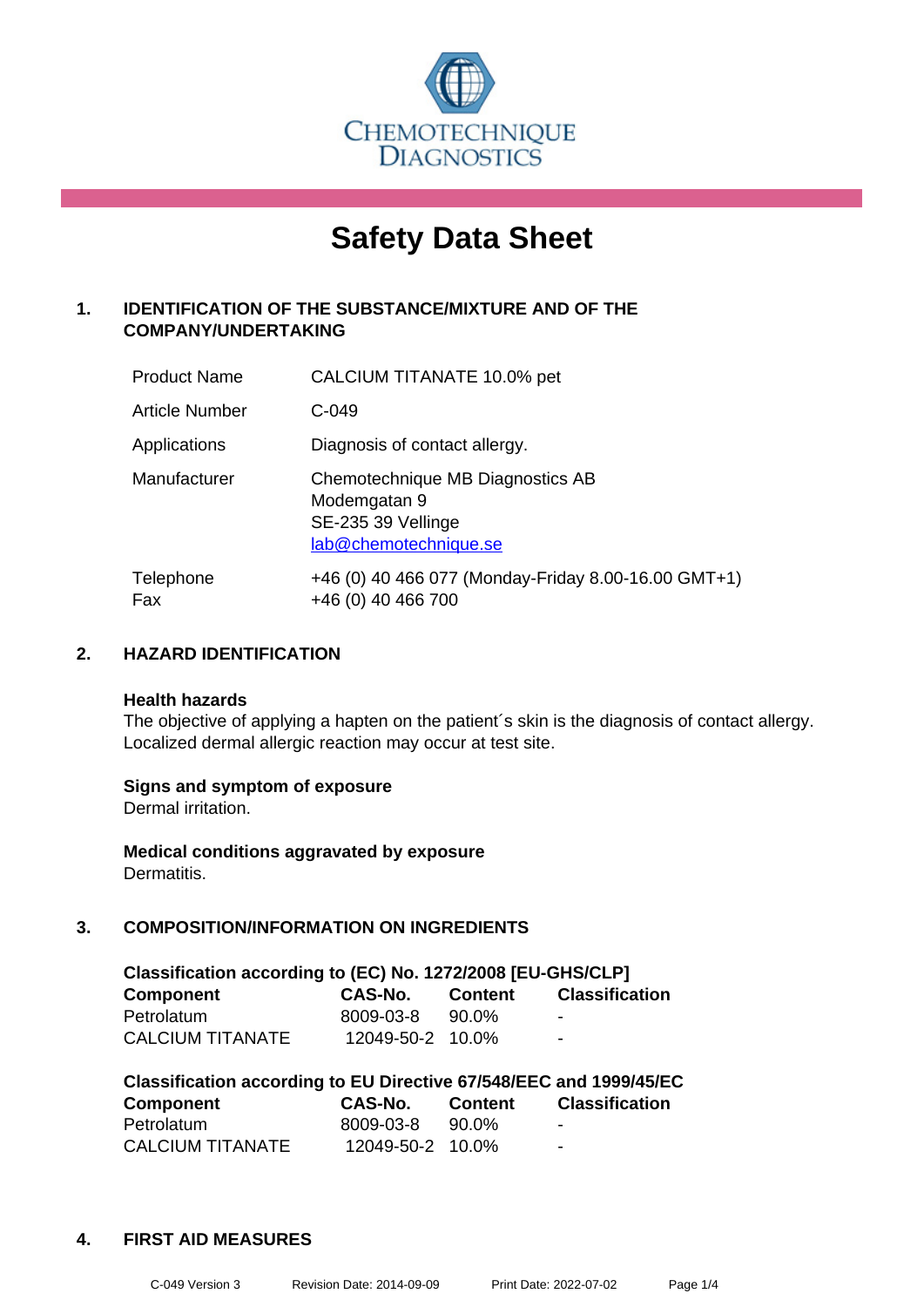#### **Emergency and first aid procedures**

Obtain medical attention.

# **5. FIRE-FIGHTING MEASURES\***

#### **Suitable extinguish media**

CO2, powder or water spray. Fight larger fires with water spray or alcohol resistant foam.

#### **For safety reasons unsuitable extinguishing agents** Water with full jet.

**Special protective equipment for fire-fighters** Wear self-contained respiratory protective device. Wear fully protective suit.

\*Data is shown for petrolatum only

#### **6. ACCIDENTAL RELEASES MEASURES**

**Steps to be taken if material is released or spilled** Contain and place in a closed container.

#### **7. HANDLING AND STORAGE**

**Precautions to be taken in handling and storage** Store dark at 5-8°C. Avoid extended exposure to light. FOR EXTERNAL USE ONLY.

#### **8. EXPOSURE CONTROLS/PERSONAL PROTECTION**

**Respiratory protection** Not required.

**Ventilation**

Local exhaust.

**Protective gloves** Disposal gloves.

#### **Eye protection**

Not required with normal use.

#### **Work/Hygienic practices**

Wash hands after each use.

#### **9. PHYSICAL AND CHEMICAL PROPERTIES**

| Appearance | Beige/Brown Semi Solid |
|------------|------------------------|
| Odour      | Odourless              |

Melting point\* 50-55° C Flash point\* >100°C Self ignition\* Product does not self ignite.

Boiling point\* No data available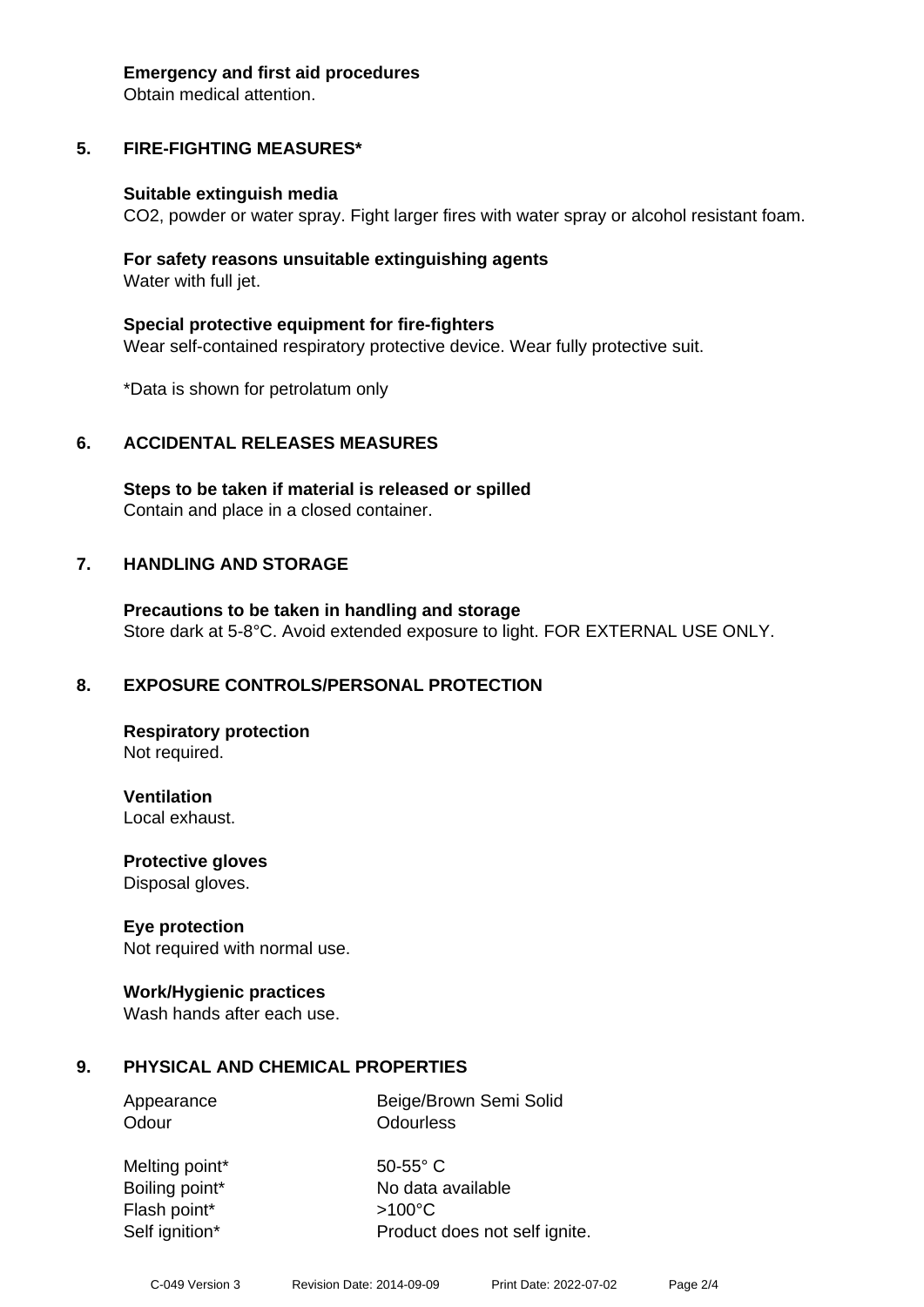Density\* No data available. Solubility in/Miscibility with Water\*

Danger of explosion\* Product does not present an explosion hazard. Insoluble

\*Data is shown for petrolatum only

# **10. STABILITY AND REACTIVITY**

#### **Incompability**

May react with strong oxidizing agents.

#### **Stability**

Stable at recommended storage conditions.

#### **Hazardous byproducts**

Combustion may generate CO, CO2 and other oxides.

# **Hazardous polymerization**

Will not occur.

# **11. TOXICOLOGICAL INFORMATION**

No data available.

#### **12. ECOLOGICAL INFORMATION**

No data available.

#### **13. DISPOSAL CONSIDERATIONS**

**Waste disposal method** Comply with federal, state/provincial and local regulation.

#### **14. TRANSPORT INFORMATION**

Not dangerous goods.

#### **15. REGULATORY INFORMATION**

The classification is according to the latest editions of the EU lists, and extended by company and literature data.

#### **16. OTHER INFORMATION**

#### **Text of H-statements and R-phrases mentioned in Section 3**

Pharmaceutical quality of tested hapten is confirmed by Chemotechnique Diagnostics according to validated analytical methods. Hapten passed test according to GMP standards.